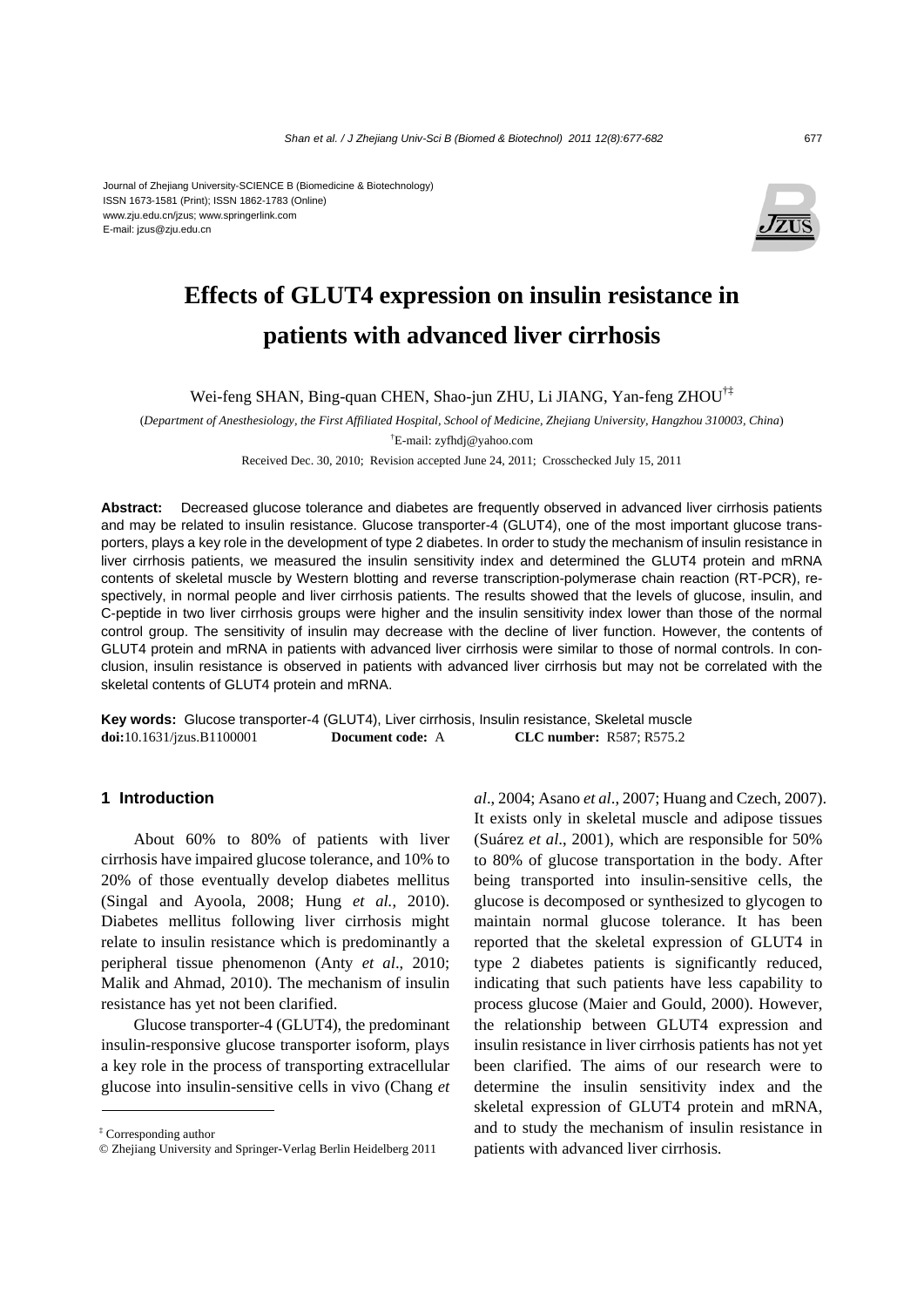# **2 Materials and methods**

### **2.1 Patients and specimen collection**

Forty-seven patients with chronic hepatitis B related advanced liver cirrhosis treated in our department were enrolled in this study from 1st May, 2007 to 31st December, 2009. Of those, 23 patients had liver failure (LF group) necessitating liver transplantation and 24 had a preserved liver function (PLF group) after undergoing splenectomy selectively for management of portal hypertension. Twenty-five healthy persons who were liver or renal transplant donors served as the control group (Table 1). Patients fulfilling the following criteria were excluded: (1) diagnosis of diabetes before suffering liver cirrhosis; (2) diagnosis of hepatocellular carcinoma; (3) heavy alcohol consumption (>80 g/d for males and  $>40$  g/d for females, each for more than 10 years); (4) exposure to *Aspergillus flavus*, or diagnosis of drug- or poison-induced liver damage; (5) undergoing therapies involving insulin or other hypoglycemic agents; (6) using corticosteroids at the time of sampling of tissue; (7) undertaking >40 min of physical exercise four or more days per week or the initiation of a structured exercise program in the past three months; (8) obese persons (body mass index (BMI)  $>$ 28 kg/m<sup>2</sup>). Consent was obtained from all patients and controls participating in this study. The study was approved by the Research Ethics Committee of the First Affiliated Hospital, School of Medicine, Zhejiang University, China.

**Table 1 Characteristics of subjects in each group**

| Group      | $n_M/n_F$ |             | Age (year) <sup>a</sup> BMI (kg/m <sup>2</sup> ) <sup>a</sup> | Child-Pugh<br>class <sup>b</sup> |
|------------|-----------|-------------|---------------------------------------------------------------|----------------------------------|
| Control    | 19/6      | 32          | 25.6                                                          | A: 25                            |
| $(n=25)$   |           | $(22 - 55)$ | $(24.3 - 27.9)$                                               |                                  |
| <b>PLF</b> | 16/8      | 51          | 23.8                                                          | A: $17, B: 7$                    |
| $(n=24)$   |           | $(35-64)$   | $(21.2 - 25.8)$                                               |                                  |
| LF         | 19/4      | 51          | 24.1                                                          | A: 3, B: 8,                      |
| $(n=23)$   |           | (21–60)     | $(21.3 - 26.0)$                                               | C: 12                            |

 $n<sub>M</sub>/n<sub>F</sub>$ : male number/female number; BMI: body mass index; PLF: preserved liver function; LF: liver failure. <sup>a</sup> For each continuous variable, the upper line shows the median and the lower line presents the ratio between the control group and each other group with 95% confidence intervals. <sup>b</sup> The liver function was declined successively from capital A to C according to Child-Pugh class. Patients in the LF group had received perioperative treatment such as furosemide and albumin, so their liver function had improved

A total of 6 ml blood was collected from each of the subjects in our study at the beginning of the operation, under general anesthesia. The fasting blood glucose values were measured using rapid blood glucose meters. The blood samples were left to stand for 30 min and were then centrifuged at 3000 r/min for 10 min. After centrifugation, the serum was transferred to Eppendorf (EP) tubes, put in a −80 °C ultralow temperature freezer, and measured for serum insulin and C peptide values. Pancreatic β cell function and insulin resistance status were determined and compared according to the insulin sensitivity index among the three groups. The index was calculated by  $ln[1/(c_{\text{glucose}} \times c_{\text{insulin}})]$ , where *c* is concentration.

A specimen of rectus abdomen was obtained at the beginning of the operation. Each specimen was dissected into several pieces of 50–100 mg, frozen in liquid nitrogen, and moved to a −80 °C ultra-low temperature freezer. These biopsy specimens were homogenated and the crude membrane and mRNA were separated and isolated. Standard protein or mRNA changes were titrated. The mRNA quality and purity were detected under 260 and 280 nm ultraviolet (UV) light.

# **2.2 Total GLUT4 protein content in skeletal muscles detected by Western blotting**

Protein specimens were obtained through the decomposition of the protein lysate. The quantity of protein was examined using a 490-nm UV light. The target protein content was detected by Western blotting using anti-COOH-terminal peptide GLUT4 polyclonal antibody (Cell Signaling Technology Inc., Beverly, MA, USA). The labeled protein was visualized using enhanced chemiluminescence (ECL). Auto-radiograms were quantified by scanning densitometry. Muscle samples were run on every gel for comparison of samples from different immunoblots.

# **2.3 Reverse transcription-polymerase chain reaction (RT-PCR) for mRNA analysis**

The primers used for GLUT4 mRNA were 5′-TGGTCTCGGTGTTGTTGGTG-3′ and 5′-GGCC ACAATGGAGACGTAGC-3′. The primers for control α-actin were 5′-GGTCGGAGTCAACGGATT TG-3′ and 5′-ATGAGCCCCAGCCTTCTCCAT-3′. mRNA samples were isolated by TRIzol extraction. The 5 μg of total mRNA, 1 μl of Oligo (dT), and 1 μl of 10 mmol/L deoxyribonucleotide triphosphate (dNTP), made up to 12 μl with diethylpyrocarbonate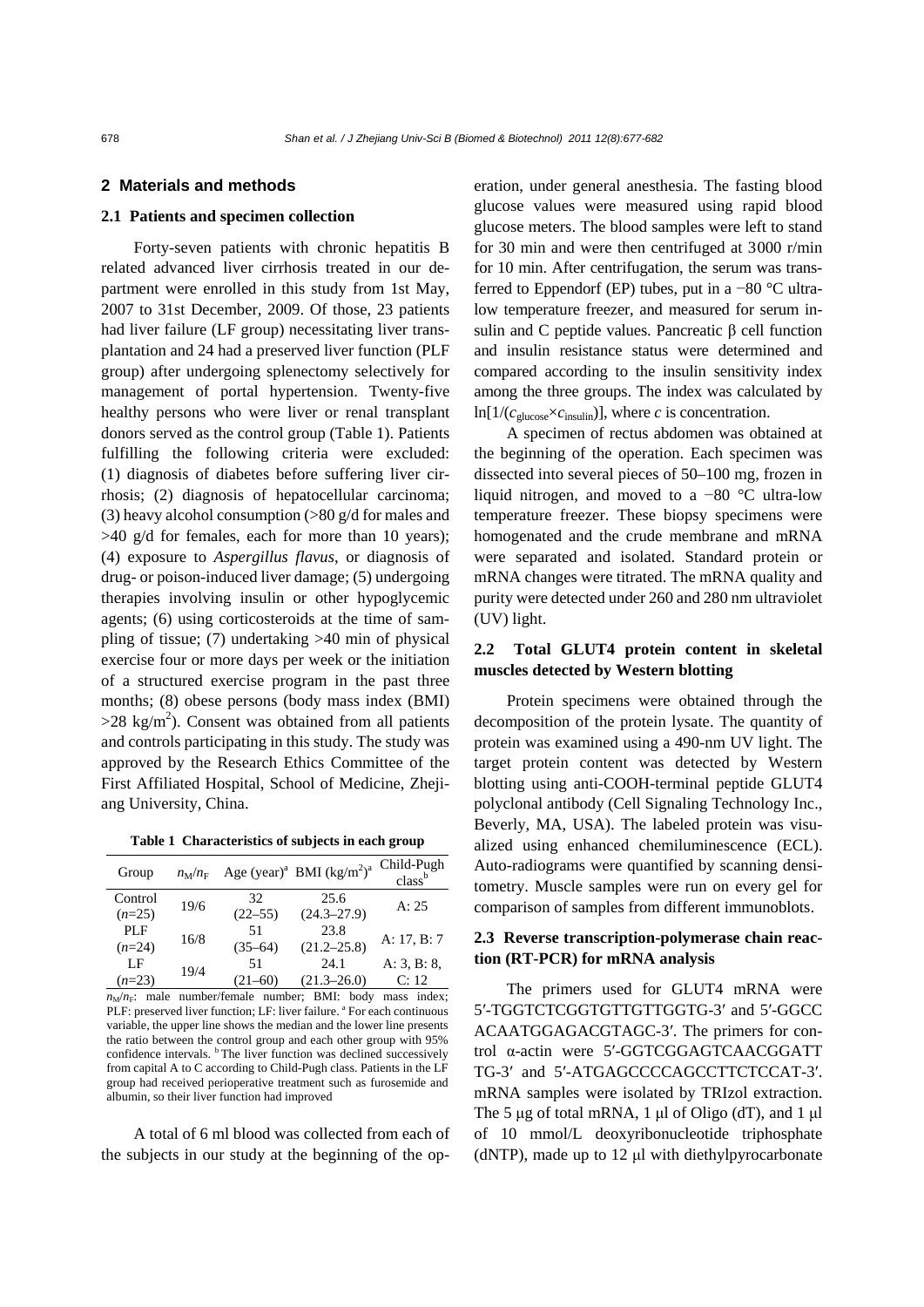(DEPC) water, were added to a thin wall EP tube in an ice bath. After gentle mixing, the samples were immediately dipped in a water bath at 65 °C for 5 min, and then bathed in an ice bath for at least 1 min. After brief centrifugation, the following components were added to the samples:  $4 \mu$ l of  $5 \times$  first strand reaction buffer, 2 μl of 0.1 mol/L dithiothreitol (DTT), 1 μl of RNaseOUT (40 U/μl), and 1 μl of SuperscriptII (200 U). Then the mixture was set in a 37 °C bath for 50 min. The PCR reaction was terminated by heating the sample at 70  $\degree$ C for 15 min. The samples were preserved over ice for cryopreservation or for continued testing. The raw materials for the PCR were 2 μl of 25 mmol/L MgCl<sub>2</sub>, 2.5 μl of  $10\times$  PCR buffer, 1 μl of 10 mmol/L dNTP, 1 μl of targeted primers, 2 μl of cDNA, 13.2 μl of ddH<sub>2</sub>O, and 0.3 μl of Taq DNA polymerase for 40 cycles. The photos were processed using a Kodak digital system.

# **2.4 Statistical analysis**

Clinical and laboratory data were entered into an electronic spreadsheet. Statistical analysis was performed with the SPSS statistical package for Windows, Version 13.0 (SPSS Inc., Chicago, IL, USA). The data in the text and in the tables are presented either as mean±standard deviation (SD) or as prevalence (95% confidence intervals). Differences among the groups were checked for significance by means of analysis of variance (ANOVA). The  $\chi^2$  test or Fischer's exact test was used, when necessary, to test for the significance of the prevalence of clinical and laboratory abnormalities. A *P* value of less than 0.05 was considered statistically significant.

# **3 Results**

No differences were noted in gender or BMI among the three groups. The liver cirrhosis patients were about 20 years older than the normal controls. Liver function values declined successively in the control, PLF, and LF groups (Table 1). Preoperative fasting blood glucose, serum insulin and C peptide levels were significantly higher in the PLF and LF groups than in the control group (*P*<0.05), while the insulin sensitivity index was significantly lower in the PLF and LF groups than in the control group ( $P<0.05$ ). The serum insulin and C peptide levels were higher in the LF group than in the PLF group  $(P<0.05)$ . There was no statistically significant difference in insulin sensitivity index between the PLF and LF groups (*P*>0.05), although there were trends towards a lower insulin sensitivity index and a higher level of fasting blood glucose in the LF group (Table 2). There were no significant differences in GLUT4 protein and mRNA expression between the three groups (*P*>0.05) (Table 3).

**Table 2 Comparison of glucose, insulin and C-peptide levels, and insulin sensitivity index in the three groups** 

| Group          | Glucose<br>(mmol/L)  | Insulin<br>$(\mu U/ml)$                                                 | C-peptide<br>(ng/ml)             | <b>ISI</b> |
|----------------|----------------------|-------------------------------------------------------------------------|----------------------------------|------------|
|                | Con. $5.45 \pm 0.48$ | $6.71 \pm 3.55$                                                         | $1.63 \pm 0.75$ $-3.44 \pm 0.61$ |            |
| PLF            |                      | $6.86\pm1.67$ $12.61\pm6.51$ $2.79\pm1.10$ $-4.23\pm0.61$               |                                  |            |
| LF             |                      | $6.98\pm1.55$ $18.93\pm10.88$ $4.73\pm1.91$ $4.67\pm0.72$ $4.67\pm0.72$ |                                  |            |
| $\overline{F}$ | 10.08                | 14.92                                                                   | 30.56                            | 22.60      |

ISI: insulin sensitivity index. All blood samples were collected at the beginning of or before surgery. \* *P*<0.01, compared with the control group;  $* \overline{P}$ <0.01, compared with the PLF group

**Table 3 Protein and mRNA contents of GLUT4 in the three groups** 

| Group   | GLUT4 protein | GLUT4 mRNA      |
|---------|---------------|-----------------|
| Control | $1.10+0.23$   | $0.85 \pm 0.09$ |
|         |               |                 |
| PLF     | $1.09 + 0.50$ | $0.83 + 0.12$   |
| LF      | $1.64 + 0.16$ | $0.81 + 0.16$   |
| F       | 1.437         | 1.832           |

All of the values above were compared to  $\alpha$ -actin. All muscle samples were collected at the beginning of or before surgery

#### **4 Discussion**

The concept of hepatic diabetes was introduced as early as 1906 (Bragança and Álvares-da-Silva, 2010). It refers to diabetes brought about by chronic liver disease or liver cirrhosis which may be related to insulin resistance (Arai *et al*., 2010). Insulin resistance is defined as a condition in which a higher insulin concentration is needed to achieve normal glucose metabolism, or a normal insulin concentration fails to achieve normal glucose metabolism (Matsumoto *et al*., 2007; Kirwan *et al*., 2009). In this study, although the patients with liver cirrhosis had higher serum insulin levels, their fasting blood glucose levels were still significantly higher than those of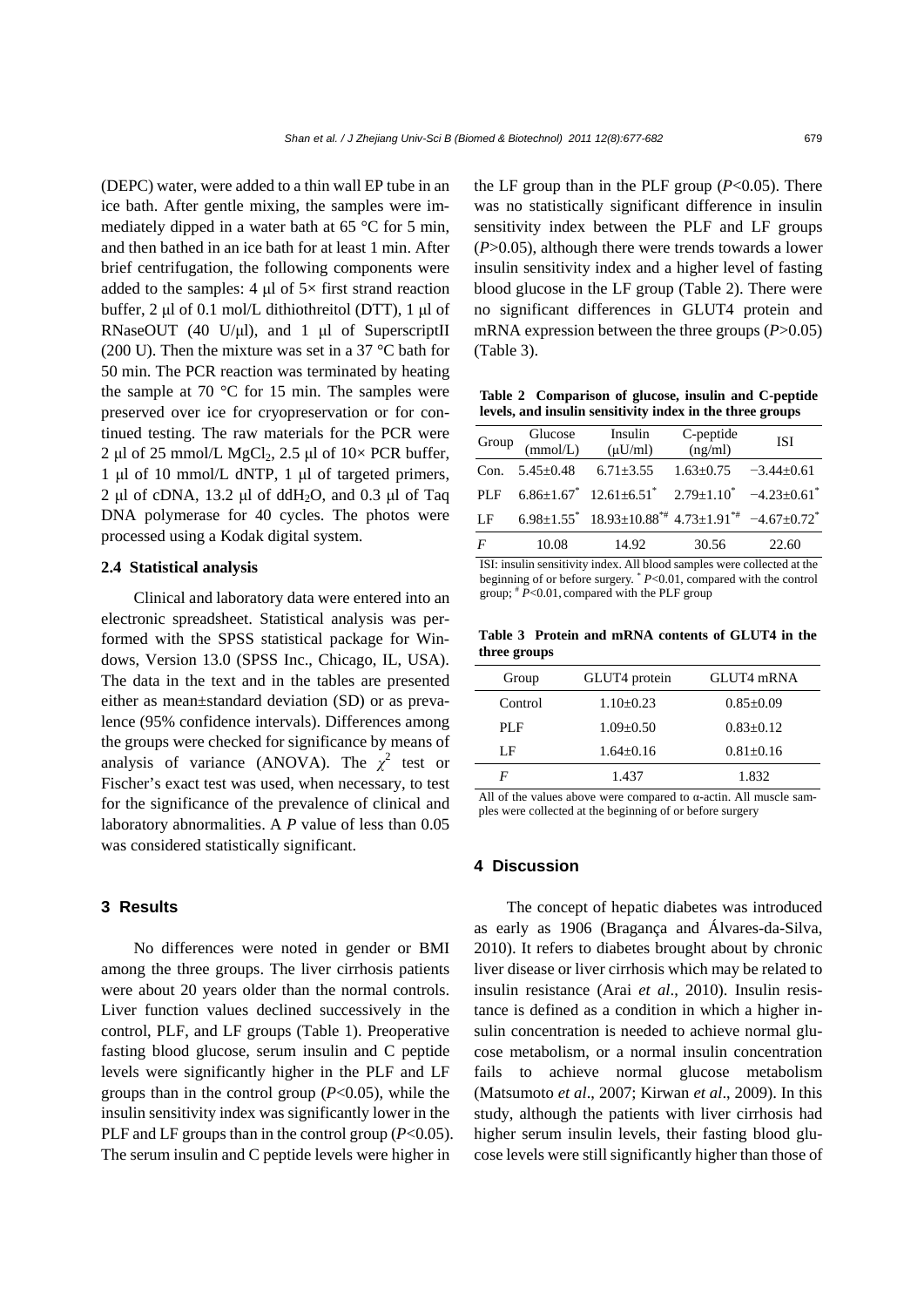the normal control group, demonstrating the existence of peripheral insulin resistance in patients with liver cirrhosis.

One reason for the insulin resistance is that liver cirrhosis patients lack insulin secretion. Although the level of serum insulin is increased, it is still not enough for them to maintain a normal glucose tolerance. At the early stage of liver cirrhosis, patients do not lack insulin secretion or synthesis. The pancreatic β cells can secrete enough insulin to compensate for the insulin resistance and maintain a generally normal glucose tolerance. With the development of advanced liver cirrhosis, eventually the pancreatic β cells cannot continue to increase the secretion of insulin to compensate for the insulin resistance. Thus, relatively insufficient insulin secretion and impaired glucose tolerance appear (Bragança and Álvares-da-Silva, 2010). The liver cirrhosis patients in our study were precisely at this stage. Another reason for insulin resistance in liver cirrhosis patients is that the diseased liver cannot inactivate the contra-insulin hormones (glucagon, growth hormone, insulin-like growth factor, free fatty acids, and cytokines) effectively (Petrides *et al*., 1991; 1998). Insulin resistance is aggravated by the deterioration of liver function (Kimura *et al.*, 2011). Inhibition downstream of the receptor in the insulin signaling cascade may also be one of the reasons for insulin resistance (Aytug *et al*., 2003). In our study, the insulin sensitivity index declined successively in the control, PLF, and LF groups, showing that the insulin resistance had a negative correlation with liver function.

Combined with the insulin receptor, insulin can activate the insulin transduction signal pathway and regulate the process of glucose uptake to stabilize the level of glucose. Any malfunction in the insulin transduction signal system can result in insulin resistance. GLUT4 is one of the most important downstream sites of the insulin receptor because it sits at the rate-limiting step in the insulin transduction signal pathway. It has been reported that GLUT4 protein and mRNA are reduced in type 2 diabetes (Chen *et al*., 2003). However, our study showed that GLUT4 protein and mRNA contents in the skeletal muscle did not reduce in liver cirrhosis patients in comparison with normal people. The mechanism of insulin resistance in liver cirrhosis may differ from that of type 2 diabetes mellitus.

Although the skeletal contents of GLUT4 protein and mRNA in our liver cirrhosis patients did not reduce, the ability of glucose transportation was decreased. The inhibition of GLUT4 translocation is one of the most important reasons for poor glucose transportation in the body. Translocation is the process by which vesicles in the cytoplasm containing GLUT4 move to the plasma membrane and fuse with it under the stimulation of insulin. Malfunction of the process can lead to insulin resistance (Peck *et al*., 2009). Adipose GLUT4 translocation impairment is found in type 2 diabetes patients (Ramm *et al*., 2006; MacLaren *et al*., 2008; Ng *et al*., 2008; Yip *et al*., 2008). The translocation of GLUT4 is impaired in skeletal muscle in models of acute biliary cirrhosis in animals (Jessen *et al*., 2006). However, it is not known whether the translocation of skeletal GLUT4 is also impaired in liver cirrhosis.

In this study, the content of GLUT4 mRNA in liver cirrhosis was normal at the fasting state in liver cirrhosis patients, which differs from previous findings (Holland-Fischer *et al*., 2007). The discrepancy may be due to different experimental designs. In the study by Holland-Fischer *et al*. (2007), the skeletal muscle samples were taken mainly from patients with alcoholic cirrhosis 2 h after an oral glucose tolerance test (OGTT) to study the expression of GLUT4 and to investigate their bodies' ability to deal with the rapid rise of blood glucose. In our study, the expression of GLUT4 was determined in patients with liver cirrhosis after overnight fasting and reflected the baseline of GLUT4. However, its further investigation is needed to determine whether the skeletal expression of GLUT4 mRNA in liver cirrhosis patients could increase reactively after OGTT, to transport glucose into the cells to stabilize the glucose level in the body.

The shortcoming of this study was that only the total content of GLUT4 was determined, including GLUT4 on the cell membrane and in the cytoplasm. We cannot distinguish the quantity of GLUT4 on the cell membrane from that in the cytoplasm. So our study cannot determine if patients with liver cirrhosis have translocation impairment.

In summary, our study demonstrates that there is insulin resistance in liver cirrhosis patients. This insulin resistance may have no correlation with the skeletal expression of GLUT4 protein or mRNA. The exact mechanism needs further investigation.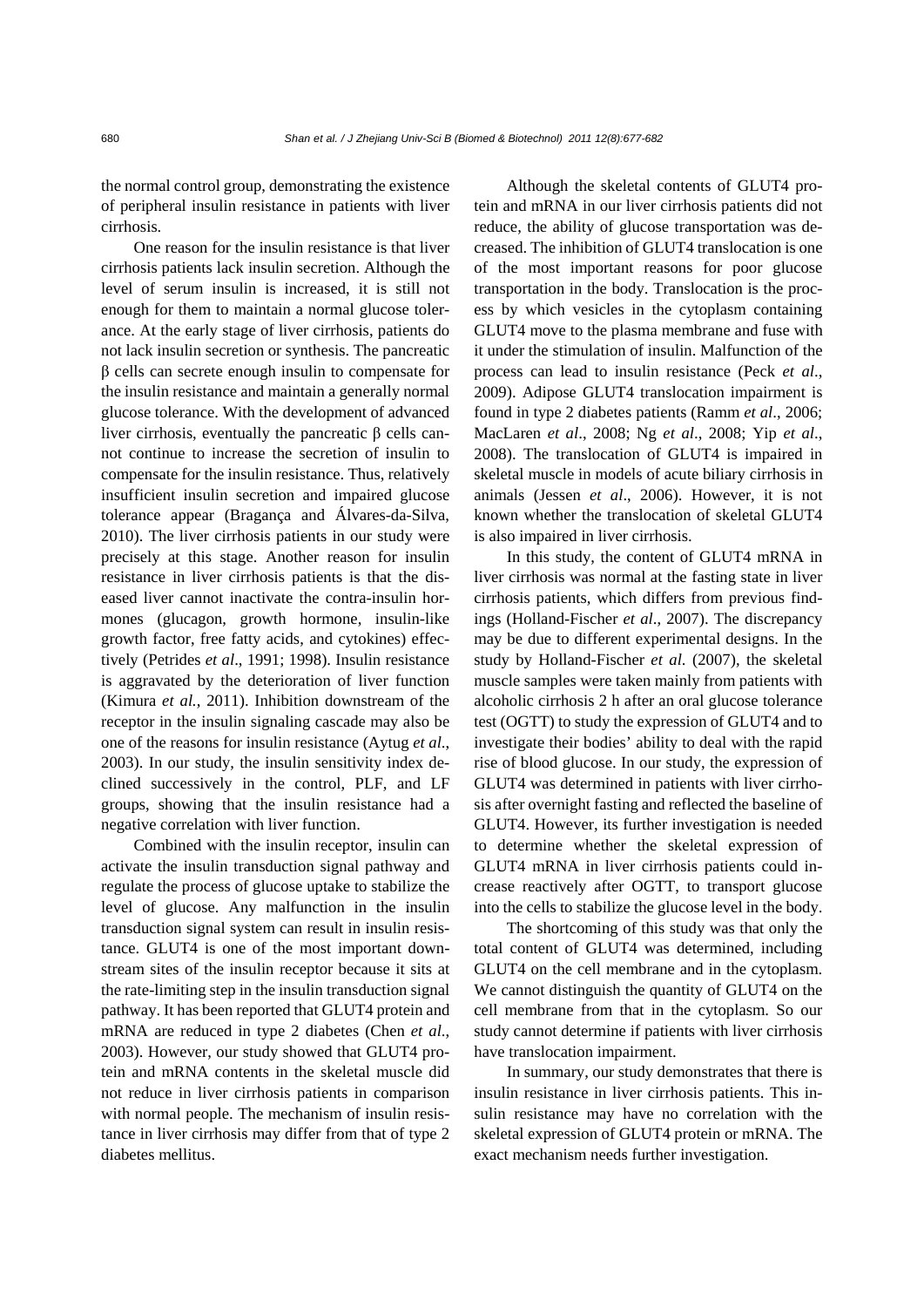#### **Acknowledgements**

We thank the staff of the Key Laboratory of the Liver Transplantation Center in the First Affiliated Hospital, School of Medicine, Zhejiang University (Hangzhou, China) for their technical assistance.

#### **References**

- Anty, R., Iannelli, A., Patouraux, S., Bonnafous, S., Lavallard, V.J., Senni-Buratti, M., Amor, I.B., Staccini-Myx, A., Saint-Paul, M.C., Berthier, F., *et al.*, 2010. A new composite model including metabolic syndrome, alanine aminotransferase and cytokeratin-18 for the diagnosis of non-alcoholic steatohepatitis in morbidly obese patients. *Aliment. Pharmacol. Ther*., **32**(11-12):1315-1322. [doi: 10.1111/j.1365-2036.2010.04480.x]
- Arai, H., Awane, N., Mizuno, A., Fukaya, M., Sakuma, M., Harada, N., Kawaura, A., Yamamoto, H., Okumura, H., Taketani, Y., *et al.*, 2010. Increasing early insulin secretion compensate adequately for hepatic insulin resistance in CCl4-induced cirrhosis rats. *J. Med. Invest*., **57**(1-2):54-61. [doi:10.2152/jmi.57.54]
- Asano, T., Fujishiro, M., Kushiyama, A., Nakatsu, Y., Yoneda, M., Kamata, H., Sakoda, H., 2007. Role of phosphatidylinositol 3-kinase activation on insulin action and its alteration in diabetic conditions. *Biol. Pharm. Bull*., **30**(9): 1610-1616. [doi:10.1248/bpb.30.1610]
- Aytug, S., Reich, D., Sapiro, L.E., Bernstein, D., Begum, N., 2003. Impaired IRS-1/PI3-kinase signaling in patients with HCV: a mechanism for increased prevalence of type 2 diabetes. *Hepatology*, **38**(6):1384-1392. [doi:10.1053/ jhep.2003.09012]
- Bragança, A.C., Álvares-da-Silva, M.R., 2010. Prevalence of diabetes mellitus and impaired glucose tolerance in patients with decompensated cirrhosis being evaluated for liver transplantation: the utility of oral glucose tolerance test. *Arq. Gastroenterol*., **47**(1):22-27. [doi:10.1590/ S0004-28032010000100005]
- Chang, L., Chiang, S.H., Saltiel, A.R., 2004. Insulin signaling and the regulation of glucose transport. *Mol. Med*., **10**(7-12):65-71. [doi:10.2119/2005-00029.Saltiel]
- Chen, X., Al-Hasani, H., Olausson, T., Wenthzel, A.M., Smith, U., Cushman, S.W., 2003. Activity, phosphorylation state and subcellular distribution of GLUT4-targeted Akt2 in rat adipose cells. *J. Cell. Sci.*, **116**(17):3511-3518. [doi: 10.1242/jcs.00675]
- Holland-Fischer, P., Andersen, P.H., Lund, S., Pedersen, S.B., Vinter-Jensen, L., Nielsen, M.F., Kaal, A., Dall, R., Schmitz, O., Vilstrup, H., 2007. Muscle GLUT4 in cirrhosis. *J. Hepatol*., **47**(2):212-219. [doi:10.1016/j.jhep. 2007.02.012]
- Huang, S., Czech, M.P., 2007. The GLUT4 glucose transporter. *Cell Metab.*, **5**(4):237-252. [doi:10.1016/j.cmet.2007.03. 006]
- Hung, C.H., Wang, J.H., Hu, T.H., Chen, C.H., Chang, K.C., Yen, Y.H., Kuo, Y.H., Tsai, M.C., Lu, S.N., Lee, C.M.,

2010. Insulin resistance is associated with hepatocellular carcinoma in chronic hepatitis C infection. *World J. Gastroenterol*., **16**(18):2265-2271. [doi:10.3748/wjg.v16. i18.2265]

- Jessen, N., Buhl, E.S., Schmitz, O., Lund, S., 2006. Impaired insulin action despite upregulation of proximal insulin signaling: novel insights into skeletal muscle insulin resistance in liver cirrhosis. *J. Hepatol.*, **45**(6):797-804. [doi:10.1016/j.jhep.2006.07.035]
- Kimura, Y., Hyogo, H., Ishitobi, T., Nabeshima, Y., Arihiro, K., Chayama, K., 2011. Postprandial insulin secretion pattern is associated with histological severity in nonalcoholic fatty liver disease patients without prior known diabetes mellitus. *J. Gastroenterol. Hepatol.*, **26**(3): 517-522. [doi:10.1111/j.1440-1746.2010.06567.x]
- Kirwan, J.P., Solomon, T.P., Wojta, D.M., Staten, M.A., Holloszy, J.O., 2009. Effects of 7 days of exercise training on insulin sensitivity and responsiveness in type 2 diabetes mellitus. *Am. J. Physiol. Endocrinol. Metab*., **297**(1):151-156. [doi:10.1152/ajpendo.00210.2009]
- MacLaren, R., Cui, W., Simard, S., Cianflone, K., 2008. Influence of obesity and insulin sensitivity on insulin signaling genes in human omental and subcutaneous adipose tissue. *J. Lipid Res*., **49**(2):308-323. [doi:10.1194/jlr. M700199-JLR200]
- Maier, V.H., Gould, G.W., 2000. Long term insulin treatment of 3T3-L1 adipocytes results in mis-targeting of GLUT4: implications for insulin-stimulated glucose transport. *Diabetologia*, **43**(10):1273-1281. [doi:10.1007/s0012500 51523]
- Malik, S.M., Ahmad, J., 2010. Outcomes of liver transplantation in patients with cirrhosis due to nonalcoholic steatohepatitis versus patients with cirrhosis due to alcoholic liver disease. *Liver Transpl*., **16**(4):533. [doi:10.1002/lt. 22009]
- Matsumoto, D., Yamanaka-Okumura, H., Arai, H., Sakuma, M., Yamamoto, H., Taketani, Y., Tani, Y., Morine, Y., Shimada, M., Takeda, E., 2007. Nutritional treatment of a patient with hepatic cirrhosis with the novel low glycemic index liquid food. *J. Med. Invest*., **54**(3-4):375-380. [doi:10.2152/jmi.54.375]
- Ng, Y., Ramm, G., Lopez, J.A., James, D.E., 2008. Rapid activation of Akt2 is sufficient to stimulate GLUT4 translocation in 3T3-L1 adipocytes. *Cell Metab*., **7**(4): 348-356. [doi:10.1016/j.cmet.2008.02.008]
- Peck, G.R., Chavez, J.A., Roach, W.G., Budnik, B.A., Lane, W.S., Karlsson, H.K., Zierath, J.R., Lienhard, G.E., 2009. Insulin-stimulated phosphorylation of the Rab GTPaseactivating protein TBC1D1 regulates GLUT4 translocation. *J. Biol. Chem*., **284**(44):30016-30023. [doi:10. 1074/jbc.M109.035568]
- Petrides, A.S., Groop, L.C., Riely, C.A., de Fronzo, R.A., 1991. Effect of physiologic hyperinsulinemia on glucose and lipid metabolism in cirrhosis. *J. Clin. Invest*., **88**(2): 561-570. [doi:10.1172/JCI115340]
- Petrides, A.S., Stanley, T., Matthews, D.E., Vogt, C., Bush, A.J., Lambeth, H., 1998. Insulin resistance in cirrhosis: